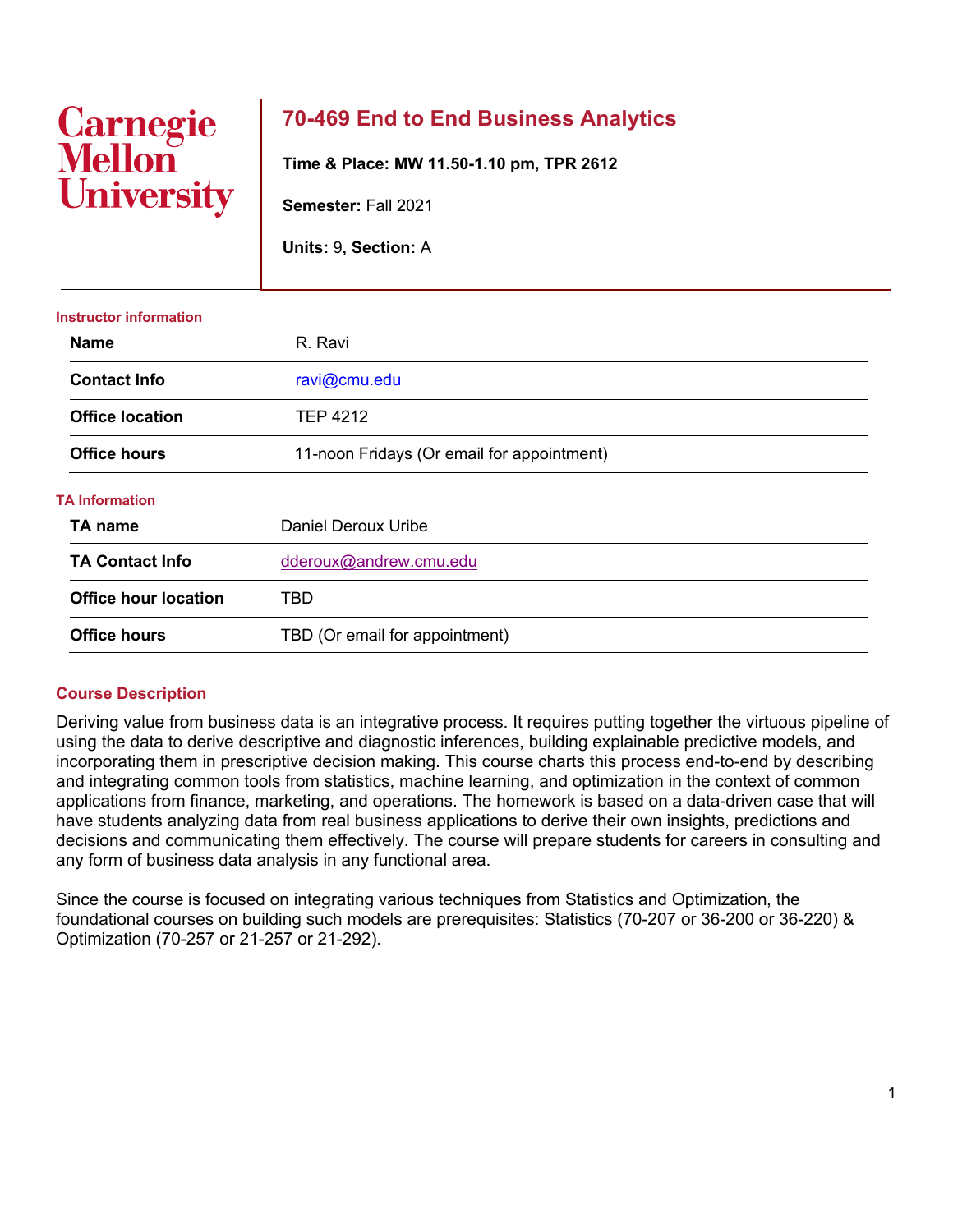## **Learning Objectives**

On completing the course, you should be able to

- $\checkmark$  Translate a data-driven business problem to analytical models based on their purpose, available data, solution methods, evaluation metrics and deployment strategies.
- $\checkmark$  Make judicious modeling choices in the different stages of the translation using your knowledge of the techniques used in different analytical models.
- $\checkmark$  Communicate the results of technical business data analysis models to all stakeholders to convince them of its value, validity, effectiveness, and risks in eventual deployment.
- $\checkmark$  Prototype business analytics models using R and Excel and use them in all the steps above.

#### **Learning Resources**

The course will require coming to class every week, attending classes ready to participate and work in the inclass labs, completing the weekly quiz online over the weekend to enhance revision and practice of the material, and turning homework updates as part of a team on a project that extends throughout the semester. The course will introduce and build models in Excel and R, a free programming language used ubiquitously in modern analytics ecosystems. Prior programming experience is not required. Class sessions will introduce new ideas every week that will typically be followed up by walking through a prototype model in R or Excel.

The following books are recommended (but not required). If you would like to buy one, I would suggest Abbott since it is the broadest in coverage. BDS and ISLR are more technical.

- 1. Applied Predictive Analytics: Principles and Techniques for the Professional Data Analyst by Dean Abbott. Unlimited number of online copies available on course eReserve at the CMU library here.
- 2. Business Data Science by Matt Taddy. Unlimited number of online copies available on course eReserve at the CMU library <u>here</u><sup>1</sup>.
- 3. An Introduction to Statistical Learning with Applications in R by Gareth James, Daniela Witten, Trevor Hastie and Robert Tibshirani (available online).

For those with no programming experience, the following two books will serve as good references for basic introduction to R.

- 1. Programming Skills for Data Science by Freedman and Ross. Unlimited number of online copies available on course eReserve at the CMU library here<sup>2</sup>.
- 2. R for Everyone by Lander. Unlimited number of online copies available on course eReserve at the CMU library <u>here</u><sup>3</sup>.

#### **Assessments**

There will be an online quiz to be completed individually every other week. The homework should be done in teams of two students that are formed at the beginning of the semester and retained throughout: The homework is to work on a case study that involves the end-to-end analysis of a real data set. Each

<sup>&</sup>lt;sup>1</sup> Click on the O'Reilly for Education link in the "View Online" section of the library catalog record for the book. You will get a "Select your institution" dropdown menu prompt. Select the "Not listed? Click here" option in that dropdown. Enter your Andrew email address and click "Let's Go." You will then get full text access to the book through the platform after signing in through CMU Andrew SSO.

<sup>2</sup> Same instructions as for the Abbott reference.

 $3$  Same instructions as for the Abbott reference.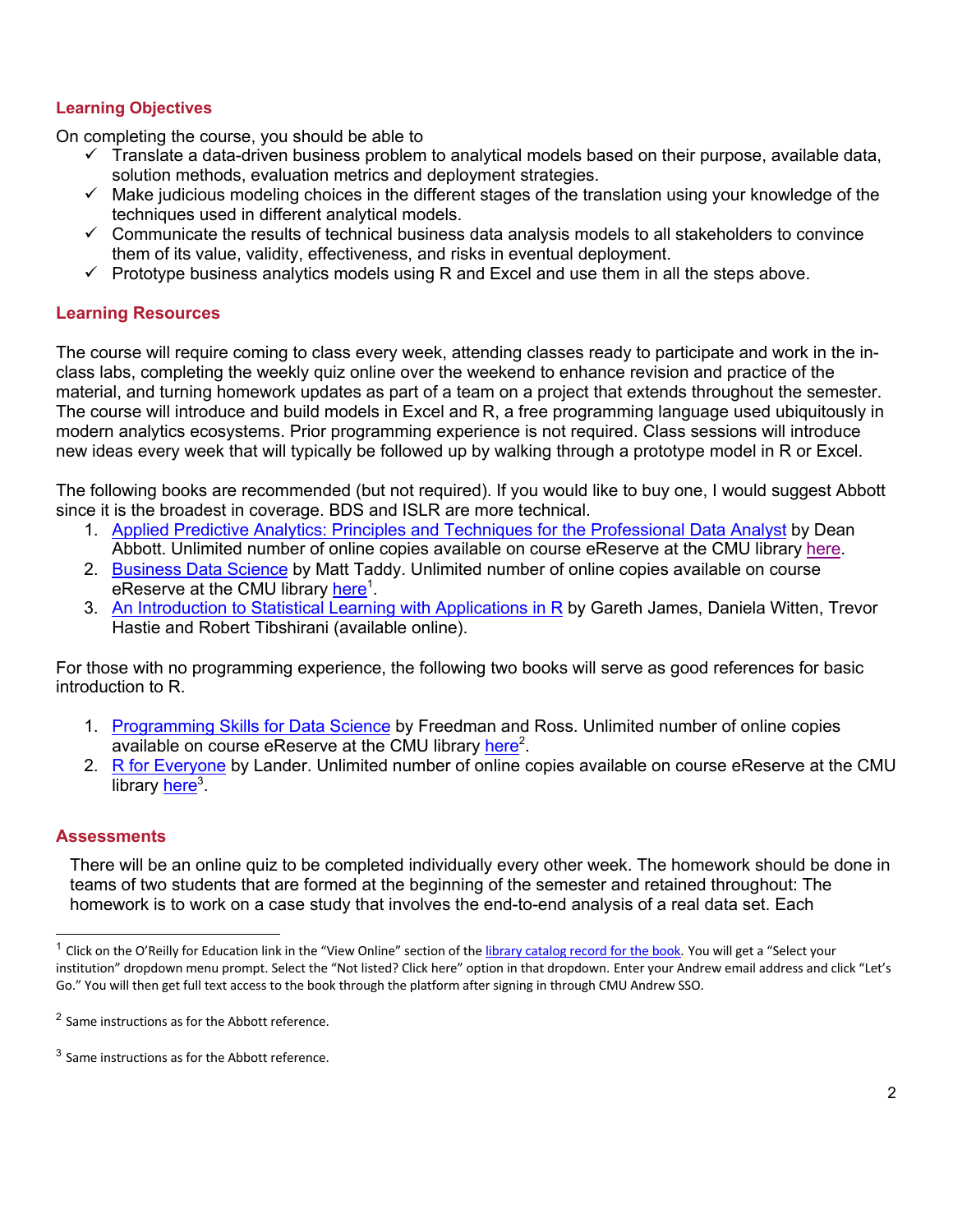homework submission will involve submitting a short update report (PDF file of 3-5 pages) and a code workbook in R or Excel – To aid your analysis, simple scripts or workbooks will be provided as a template for each such assignment. In your report, I would like a careful description of the main findings - plan to formulate your charts and tables to highlight your most interesting findings that also build up the story for your final presentation and report.

#### **Software**

We will use R and Excel to develop prototype models for this class. We will use R studio for model development in R. All in-class labs and the homework related to the class project will involve starting from scripts provided, understanding them, interpreting the results, and modifying them to extend and deepen the analysis.

| <b>Grades</b> | The final course grade will be calculated using the following categories: |  |  |  |  |
|---------------|---------------------------------------------------------------------------|--|--|--|--|
|---------------|---------------------------------------------------------------------------|--|--|--|--|

| <b>Assessment</b>                                        | <b>Percentage of</b><br>Final Grade |
|----------------------------------------------------------|-------------------------------------|
| Weekly Quizzes (individual – best 5)                     | $5 X 8\% = 40\%$                    |
| Five homework project updates + Final folio (Teams of 2) | $5 \times 8\% + 10 = 50\%$          |
| Class participation and team effort                      | 10%                                 |

- **Homework (5 pages pdf total)**: Use the guiding questions in each of the first five homework assignments to construct a narrative for presenting the update of your analysis. Aim for a smart business audience without making the report overly technical. (Please add supporting material such as a script that is well annotated as one additional supplementary file - zip into one if you have many).
	- $\checkmark$  Use at most 5 pages including any graphs, charts, and model outputs to explain your reasoning.
	- $\checkmark$  Do not regurgitate facts but use the report to highlight what new discoveries you made from your analysis (on which data set) and how that might be useful or important
	- $\checkmark$  Craft the report to highlight the main findings and how they might be useful, then explain how the findings were arrived at, followed by assumptions and risks in the analysis, ending with a way to take the findings forward in the eventual pipeline of your work.
- **Final presentation (10 minutes, 6 slides)**: The goal of the final presentation is to provide a convincing case for the deployment of analytical modeling in a business situation and making a strong convincing call to action to deploy the recommendations based on your analysis.
	- $\checkmark$  Make the presentation goal oriented and a call to specific action.
	- $\checkmark$  Use the recommendation to drive the structure of your arguments logically
	- $\checkmark$  Articulate the end-to-end pipeline of your data analysis and its component parts
	- $\checkmark$  Anticipate audience concerns in your delivery

 $\checkmark$  Arrange checkpoints in your presentation to make sure that the audience is following or invite them to contribute an idea or suggestion to keep them engaged

- $\checkmark$  Begin and end with powerful visuals and delivery
- **Final report (7 pages pdf total)**: In addition to summarizing the key points from your presentation, think of how a report can communicate some key details and arguments that back up your presentation. Rather that repeat the arguments in the presentation, you must either present them in a different perspective or provide more supporting arguments for your presentation points. Here are some tips for writing an effective report: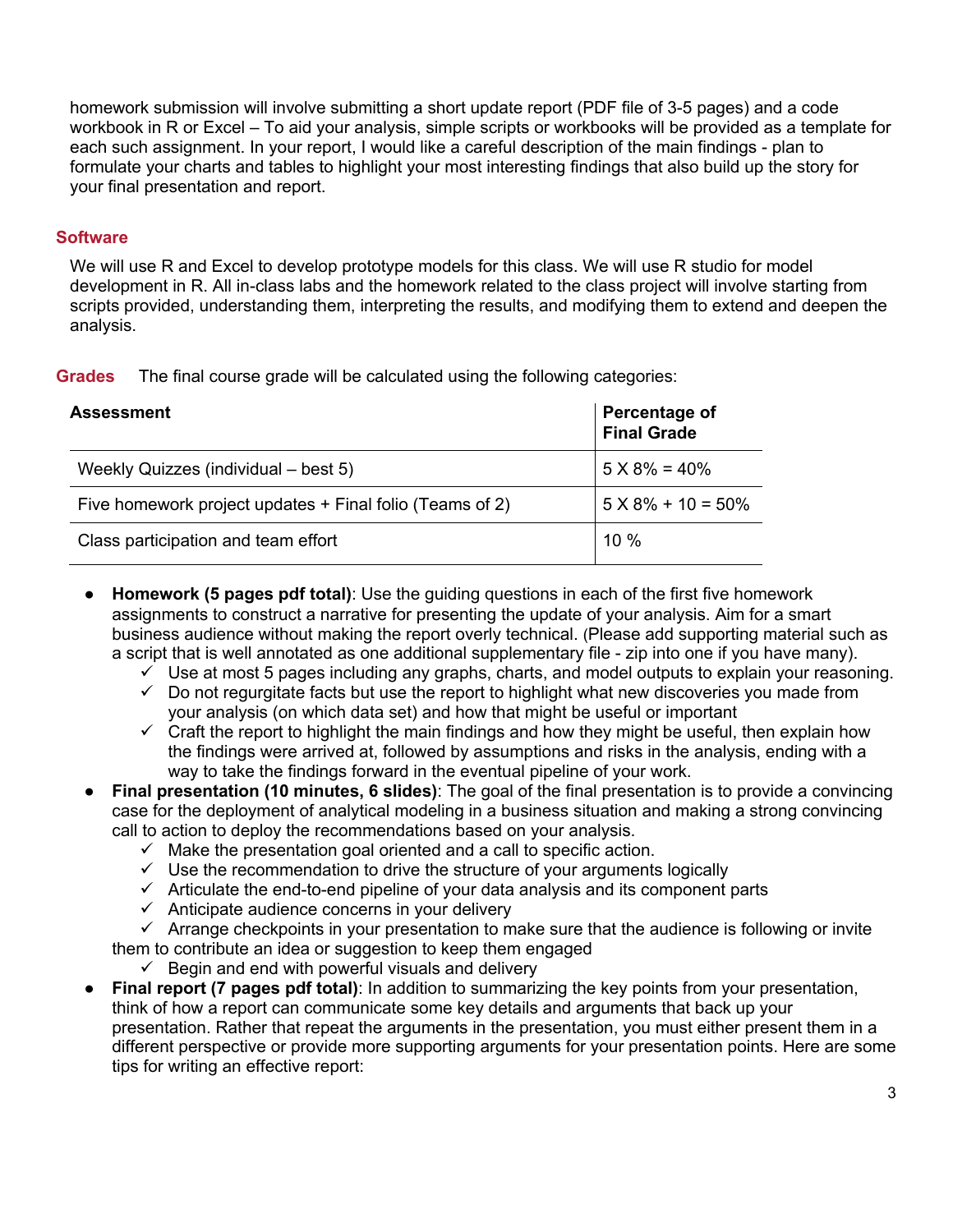- $\checkmark$  The writing overall should be crisp: state the main problem addressed in the first paragraph (or a summary paragraph), and the resulting benefit (increase in effectiveness) from following the recommendations of your analysis, as much as possible in quantitative business terms relevant to the context.
- $\checkmark$  Outline the argument of how your model's benefit is achieved and how it works, as well as any new insights it unearthed and leveraged to drive your recommendation that you could not detail in your presentation
- $\checkmark$  Use the title of the report, sections, and the various subsections/paragraphs to reflect the main message and not something generic.
- $\checkmark$  Separate your new ideas clearly from your references.
- $\checkmark$  Make specific deductions or recommendations.
- $\checkmark$  Anticipate shortcomings/risks of recommendations/approaches used towards the end of the paper.
- $\checkmark$  Close with a recap paragraph restating the main message, recommendation, and a call to action.

#### **General Policies**

- **Academic Integrity & Collaboration**: Academic Integrity is a core CMU value, and as a member of the CMU community, it is important that the work you turn in for this class is wholly your own. As your instructor, I will strive to ensure that you develop the necessary knowledge and skills to meet the learning objectives for this class, just as it is your task to put in the effort to complete the work and ask for help if you need it. In this uncertain environment for Fall 2021, you might have questions about what is and is not acceptable. The weekly online quizzes are strictly individual work; while you may study with class mates to prepare for each quiz, it is forbidden to consult anyone while you are taking those timed quizzes. The homework assignments are done in groups and it is important that each group develops its own approach to answering the key issues in each homework. While you can discuss with other groups about their approaches, you will need to implement your groups approach yourself and write independently about it in your reports. The University's policies on academic integrity govern the class, so please make yourself aware of them especially when in doubt.
- Accommodations for students with disabilities: If you have a disability and have an accommodations letter from the Disability Resources office, I encourage you to discuss your accommodations and needs with me as early in the semester as possible. I will work with you to ensure that accommodations are provided as appropriate. If you suspect that you may have a disability and would benefit from accommodations but are not yet registered with the Office of Disability Resources, I encourage you to contact them at access@andrew.cmu.edu.
- **Technology Use During Class:** This semester involves regular use of technology during class both for in-person and remote students. Research has shown that divided attention is detrimental to learning, so I encourage you to close any windows not directly related to what we are doing while you are in class. Please turn off your phone notifications and limit other likely sources of technology disruption, so you can fully engage with the material, each other, and me. This will create a better learning environment for everyone.
- **Late Work:** Remember: If you registered for this class, you have until November 9th to change your grade in this course from a letter grade to a Pass/Fail grade. All quizzes and assignments have due dates indicated on the syllabus. In general, submitting assignments on time lets the instructional team provide feedback in a more timely and efficient manner. Assignments build on each other, so timely submissions are crucial to your progress in the class. However, sometimes life happens. If you cannot submit an assignment on time, the default will be that you will be eligible for 90% of the grade the first 48 hours that the assignment is late. If you have to submit beyond 48 hours past the due date, please contact me as soon as possible so we can make arrangements.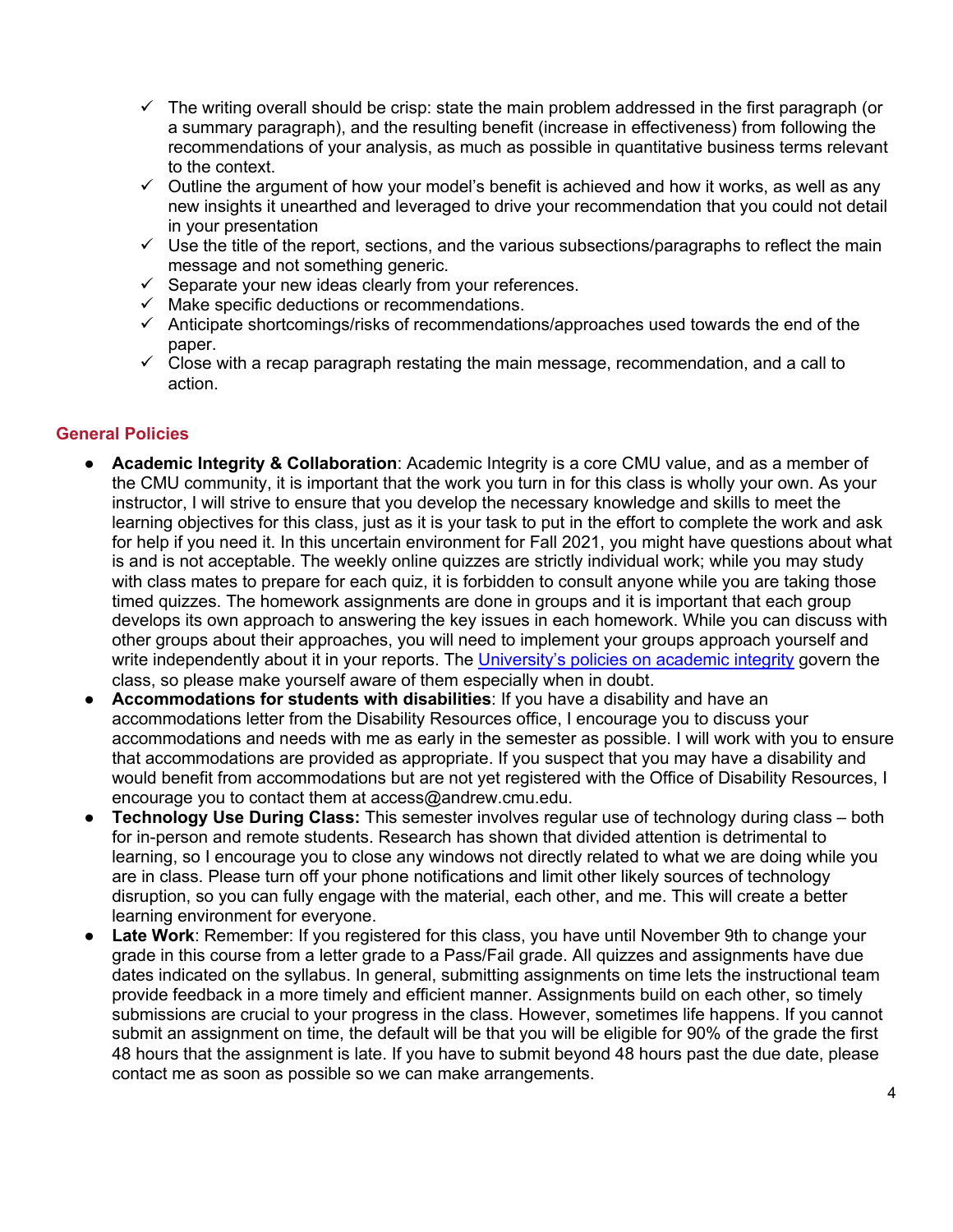- **How to Succeed in this Class:** This class is designed to go over a wide range of topics, so attendance is very important. If you are unable to attend, you must plan to review the video of the class or read the appropriate material from one of the recommended sources. The weekly labs should give you a good pulse of whether you are able to understand the material for that week. The weekly quizzes re also designed to make sure that you revise the material at the end of every week before moving on to the next module in the class. Since the material is very technical, I prefer not to lecture for long periods but will do my best to engage you in a discussion during the class using the examples and during the labs, so expect to the cold-called. To the extent possible, I would really appreciate if you are able to keep your camera turned on for most of the class so our discussions can happen more spontaneously. The homework assignments to be done in small teams are designed to ensure that you can apply the materials you are learning in the lectures and labs to a real-life problem and explain your approach and results. I am open at any point for feedback that will improve the class for everyone.
- **Recordings and Videos**: Do not use mobile phones during class. No student may record (in video or audio form) any classroom activity without the express written consent of the instructor and the Tepper administration. Remember that the readings and videos shared with you are copyrighted by the instructor and cannot be shared or posted anywhere without his written permission.
- **Statement on student wellness**: This semester is unusual. We are all under a lot of uncertainty at this time. Make sure to move regularly, eat well, and reach out to your support system or me if you need to. We can all benefit from support in times of stress, and this semester is no exception. As a student, you may experience a range of challenges that can interfere with learning, such as strained relationships, increased anxiety, substance use, and feeling down, difficulty concentrating and/or lack of motivation. These mental health concerns or stressful events may diminish your academic performance and/or reduce your ability to participate in daily activities. CMU services are available, and treatment does work. You can learn more about confidential mental health services available on campus at: http://www.cmu.edu/counseling/. Support is always available (24/7) from Counseling and Psychological Services: 412-268-2922.

#### **In case of Remote Only Instruction**

**Zoom Usage:** In case we transition to a remote only posture for instruction, we will be using Zoom for synchronous (same time) sessions. The link will be available on Canvas.

● Please make sure that your Internet connection and equipment are set up to use Zoom and able to share audio and video during class meetings. (See this page from Computing Resources for information on the technology you are likely to need.) Let me know if there is a gap in your technology set-up as soon as possible, and we can see about finding solutions.

● Sharing video: In this course, being able to see one another helps to facilitate a better learning environment and promote more engaging discussions. Therefore, our default will be to expect students to have their cameras on during lectures and discussions. However, I also completely understand there may be reasons students would not want to have their cameras on. If you have any concerns about sharing your video, please email me as soon as possible and we can discuss possible adjustments. Note: You may use a background image in your video if you wish; just check in advance that this works with your device(s) and internet bandwidth.

● During our class meetings, please keep your mic muted unless you are sharing with the class or your breakout group. If you have a question or want to answer a question, please use the "raise hand" feature (available when the participant list is pulled up). I will monitor this from time to time during the lecture, however, please minimize the use of chat during the class and use it only for minor comments among yourselves.

**Zoom session recordings**: I will make the recordings available on Canvas as soon as possible after each class session (usually within 3 hours of the class meeting). Recordings will live in our Canvas website under the Zoom tab. Please note that you are not allowed to share these recordings. This is to protect your FERPA rights and those of your fellow students.